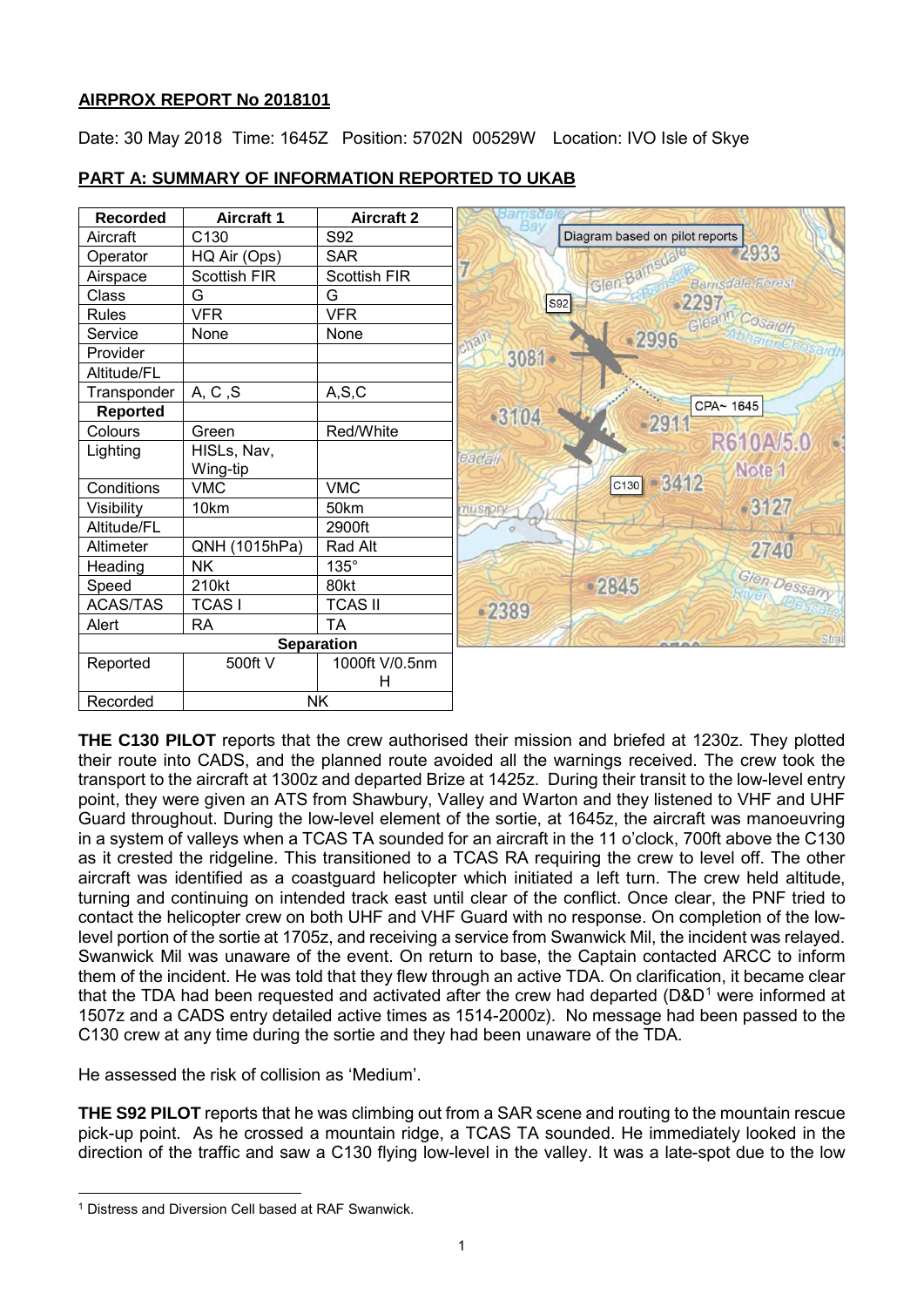height of the S92 and the narrow valley and he turned away in case the C130 climbed. A TDA had been established for the period of SAROps but it is common for traffic already at low-level not to be aware of it. He was aware of the potential for low-level traffic in Scotland due to his CADS briefing, albeit some hours earlier.

He assessed the risk of collision as 'Low'.

### **Factual Background**

D&D are responsible for broadcasting pertinent information on activation of TDAs on the Guard frequencies. The D&D log book records that TDA799U was established at 1512z and an associated broadcast was made on Guard, passing the relevant details. A further broadcast was made concurrent with the expect arrival time of the SAR helicopter, and then 30 mins after that (3 transmissions in all). The TDA was extended at 1750z and eventually collapsed at 1952z, which was also broadcast.

The weather at Glasgow was recorded as follows:

METAR EGPF 301620Z AUTO 08012KT 050V110 9999 NCD 22/15 Q1014=

# **Analysis and Investigation**

### **UKAB Secretariat**

The C130 and S92 pilots shared an equal responsibility for collision avoidance and not to operate in such proximity to other aircraft as to create a collision hazard<sup>2</sup>.

### **Comments**

### **HQ Air Command**

The limitations of line-of-sight when flying in valleys is well known. Here, neither crew was able to avail themselves of an Air Traffic Service due to their respective operating altitudes and radio/TCAS interactions were similarly limited by the topography. This incident took place in the Highlands where the use of a common low-level VHF frequency has been established for some time (135.475 MHz). It is unclear from the pilots' reports whether or not this frequency was being monitored/used by either crew; however, given the nature of the terrain where the Airprox took place it is unlikely that effective 2-way communications could have been established to perhaps prevent this incident taking place.

TCAS proved the decisive barrier – it appears that as soon as both aircraft became 'visible' to the TCAS installed in each then warnings were generated on the respective flight decks, permitting the pilots to take appropriate action to increase separation – the C130 crew in response to the issued RA and the S92 crew gaining visual with the C130.

Further investigation into why the C130 crew was unaware of the existence of the TDA has revealed that the C130's entry into the low-level system (in the Lake District) was coincident with the establishment of the TDA, thus increasing the likelihood that the crew would not receive the transmissions from D&D on Guard due to terrain screening.

#### **Summary**

 $\overline{\phantom{a}}$ 

An Airprox was reported when a C130 and an S92 flew into proximity at low-level at 1645hrs on Wednesday 30<sup>th</sup> May 2018. Both pilots were operating under VFR in VMC, neither in receipt of an ATS. The C130 was flying low-level and the S92 was engaged in SAR operations.

<span id="page-1-0"></span><sup>2</sup> SERA.3205 Proximity.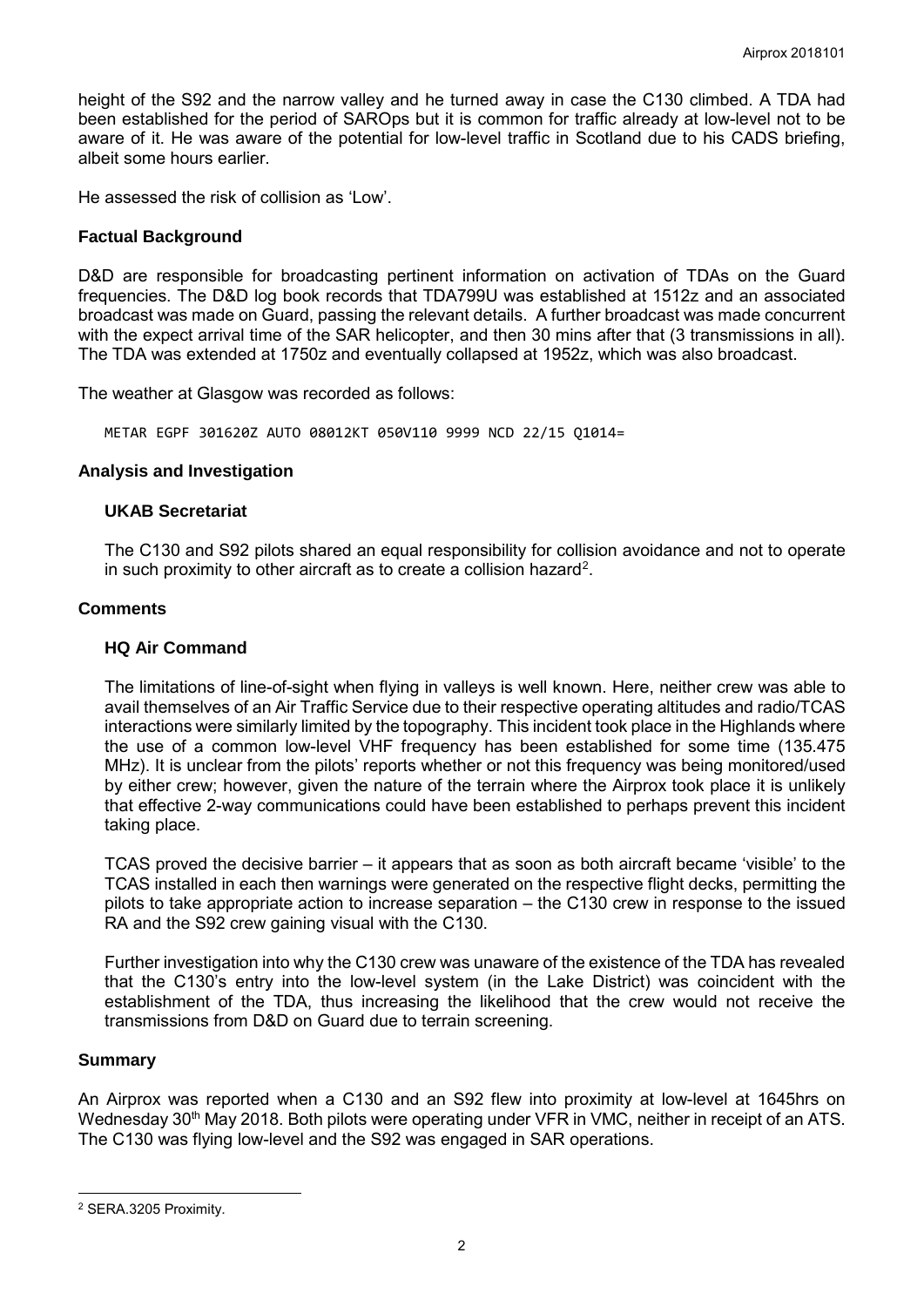# **PART B: SUMMARY OF THE BOARD'S DISCUSSIONS**

Information available consisted of reports from the pilots of both aircraft, and reports from the appropriate operating authorities.

The Board first looked at the actions of the C130 crew. They were informed by the Military member that the C130 had entered low-level in Lake District about 1min before D&D had made the first transmission on Guard about the TDA. The C130 was equipped with line-of-sight comms and, once in the low-level system, would be unlikely to hear the transmissions on Guard due to terrain screening. Furthermore, a controlling member who is current in D&D operations also informed the Board that it is standard practice for D&D to only transmit on the transmitters that are in the vicinity of the TDA, and not to transmit on 121.5MHz, due to complaints from CAT. In this case, the TDA was in Scotland so only the Scottish transmitters would have been used meaning that the C130 crew in the Lake District would have been unlikely to have heard the call even if they weren't at low-level. The Board wondered why D&D transmissions were thus constrained and a long discussion ensued about whether aircraft could be asked to re-broadcast the Guard messages to aid the dissemination of messages or whether other options were available. Some members felt that the Ops staff at the base airfield of low-level traffic should be responsible for passing on such messages but, overall, the Board agreed that there was very little the C130 crew could have done to avoid the Airprox; they were not aware of the TDA or the S92 until their TCAS alerted them to it. Concerned that only local-to-TDA transmitters were used to broadcast SAROps information rather than all transmitters in UK, and that SAROps alerts were not broadcast on VHF Guard (thereby denying the information to VHF-only aircraft such as GA) the Board resolved to make a recommendation that HQ Air Cmd investigate whether D&D should transmit SAROps/TDA activation messages on all transmitters, and on 121.5MHz.

For his part, the S92 pilot was reasonably sanguine about the incident. He was aware that the C130 was in the low-level system because he had seen the route on CADS earlier in the day, he also noted that he expected to see low-level traffic and knew that they weren't always able to receive messages about TDAs once low-level. Ultimately, his TCAS alerted him to the presence of the C130 and, once visual, he was content with the separation. [UKAB Secretariat note: The S92 pilot subsequently confirmed that he was indeed listening out on the VHF low-level frequency, but terrain screening prevented communication with the C130 crew.]

Turning to the cause of the Airprox, the Board agreed that the incident had transpired because the C130 pilot had unknowingly flown through the TDA and into proximity with the S92. Contributory was that the C130 pilot had not received the TDA activation broadcast because he was already at low-level. The risk was assessed as Category C, safety had been degraded, but it was agreed that there had been no risk of collision because TCAS had prompted both pilots to take timely action.

# **PART C: ASSESSMENT OF CAUSE AND RISK**

l

| Cause:                                 | The C130 pilot flew through a TDA unknowingly and into proximity with the<br>S92.                   |
|----------------------------------------|-----------------------------------------------------------------------------------------------------|
| Contributory Factor:                   | The C130 pilot did not receive the TDA activation broadcast because he was<br>already at low-level. |
| Degree of Risk:                        | C.                                                                                                  |
| Recommendation:                        | D&D transmit on all transmitters and on 121.5MHz.                                                   |
| Safety Barrier Assessment <sup>3</sup> |                                                                                                     |

<span id="page-2-0"></span><sup>&</sup>lt;sup>3</sup> The UK Airprox Board scheme for assessing the Availability, Functionality and Effectiveness of safety barriers can be found on the [UKAB Website.](http://www.airproxboard.org.uk/Learn-more/Airprox-Barrier-Assessment/)